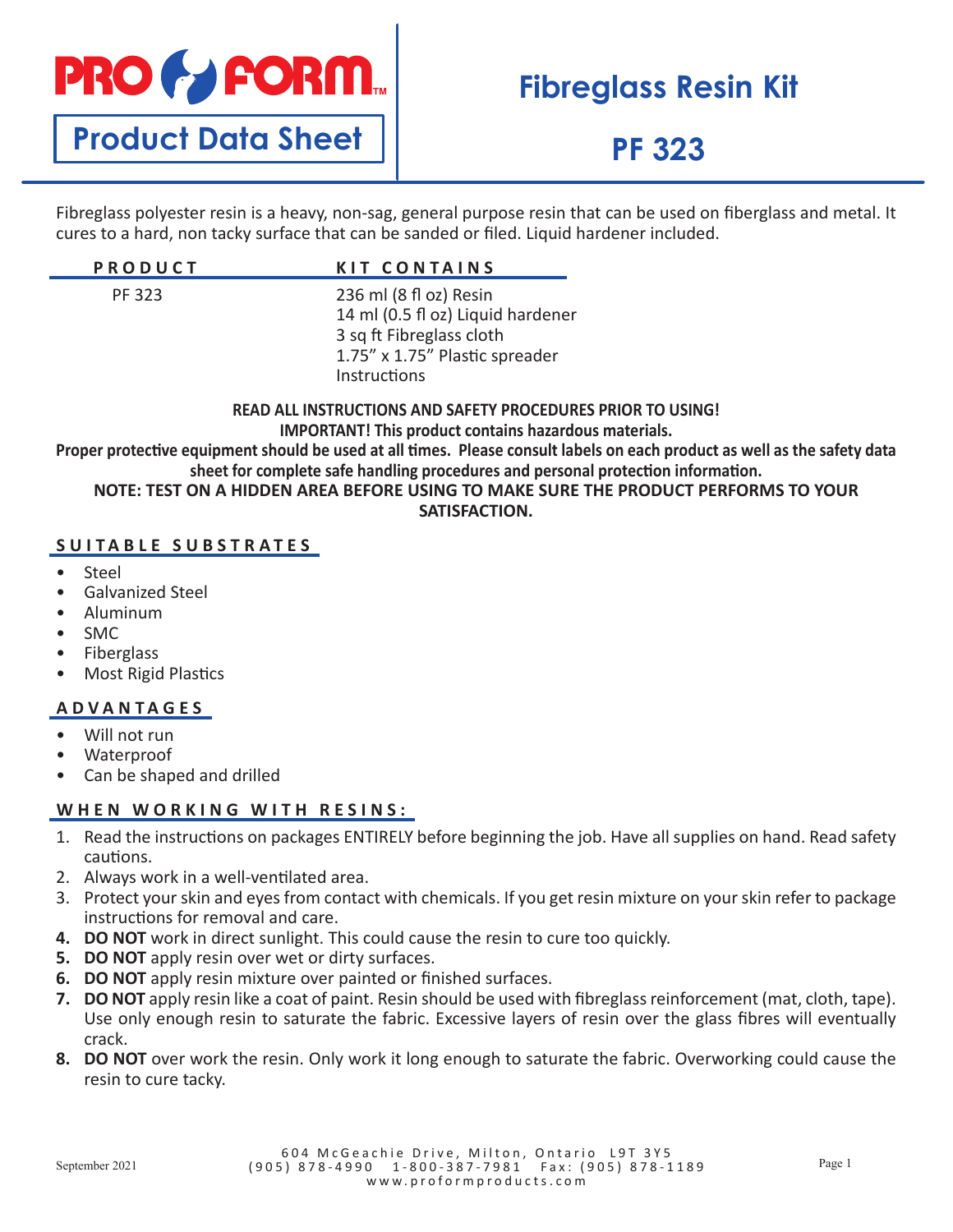

## **Fibreglass Resin Kit**

# **Product Data Sheet**

## **PF 323**

## **HOW TO LAY UP RESIN WITH FIBREGLASS FABRIC:**

- 1. Clean repair area to remove all dirt, wax, grease and oil.
- 2. Rough sand surface, wipe clean and dry.
- 3. Mix and apply resin to surface. If resin soaks in, a second coat may be required. **NOTE:** Only apply enough resin to thoroughly saturate the fibreglass mat or cloth.
- 4. Starting at one end, unroll and lay fabric down, working it into the resin. Using a paint brush, or squeegee, work out all the bubbles and wrinkles. Good saturation is when the fibreglass cloth or mat appears to disappear. **NOTE:** For best adhesion, fibreglass cloth should be saturated with resin prior to application to repair area. However, on single layer applications, fibreglass cloth may be laid onto the surface before saturating with resin.

## **REPAIRING HOLES:**

- 1. Clean and remove paint, varnish or any other foreign matter surrounding the damaged area. Surface must be free of damage debris. Bevel outside edge of hole at an approximate 20° angle. Rough sand and wipe clean and dry area. Repeat this step on the reverse side of the repair if accessible.
- 2. Cut two pieces of fibreglass cloth or mat, large enough so that the patches will extend past the edges of the hole by at least 2". Mix and apply resin mixture to the back side of the repair then lay the fibreglass patch over the repair, working it into the resin.
- 3. Once the backing patch has hardened, sand the exposed area on the face of the repair. Mix and apply resin mixture to the front side of the repair. Lay fibreglass patch over the repair, working it into the resin and allow to cure. Note: Build up the layer to equal the original thickness.
- 4. Sand the repair to contour and fill the low area with Pro Form Filler.

### **MIX RESIN AND HARDENER USING THE CHART BELOW:**

|                                                                      | Recommended Resin/Hardener Mixture |                        |                      |
|----------------------------------------------------------------------|------------------------------------|------------------------|----------------------|
| Air Temp                                                             | Per oz.                            | Quart                  | Gallon               |
| $15^{\circ}$ C - 21 $^{\circ}$ C (60 $^{\circ}$ C - 70 $^{\circ}$ F) | 18 drops                           | $0.57$ fl oz $(17$ cc) | $2.30 f$ oz (68 cc)  |
| $22^{\circ}$ C - 32 $^{\circ}$ C (71 $^{\circ}$ C - 90 $^{\circ}$ F) | 12 drops                           | 0.37 fl oz (11 cc)     | 1.35 fl oz (40 cc)   |
| 33°C and above $(91°F +)$                                            | 10 drops                           | $0.30$ fl oz (9 cc)    | $1.22$ fl oz (36 cc) |

### **FINISHING TIPS:**

- To prevent the cloth pattern from showing through, a surface layer of fibreglass mat should be applied.
- Once the resin is cured, it should be sanded to the desired smoothness before painting or top coating.
- For outdoor applications where it is exposed to the ultra volet rays of the sun, a protective top coat is recommended.

### **TECHNICAL DATA:**

|                       | PF 320 236 ml (8 fl oz) Resin |
|-----------------------|-------------------------------|
| <b>Physical State</b> | Liquid                        |
| Color:                | Red                           |
| Odour:                | Aromatic                      |
| Solubility:           | Slightly soluble in water     |